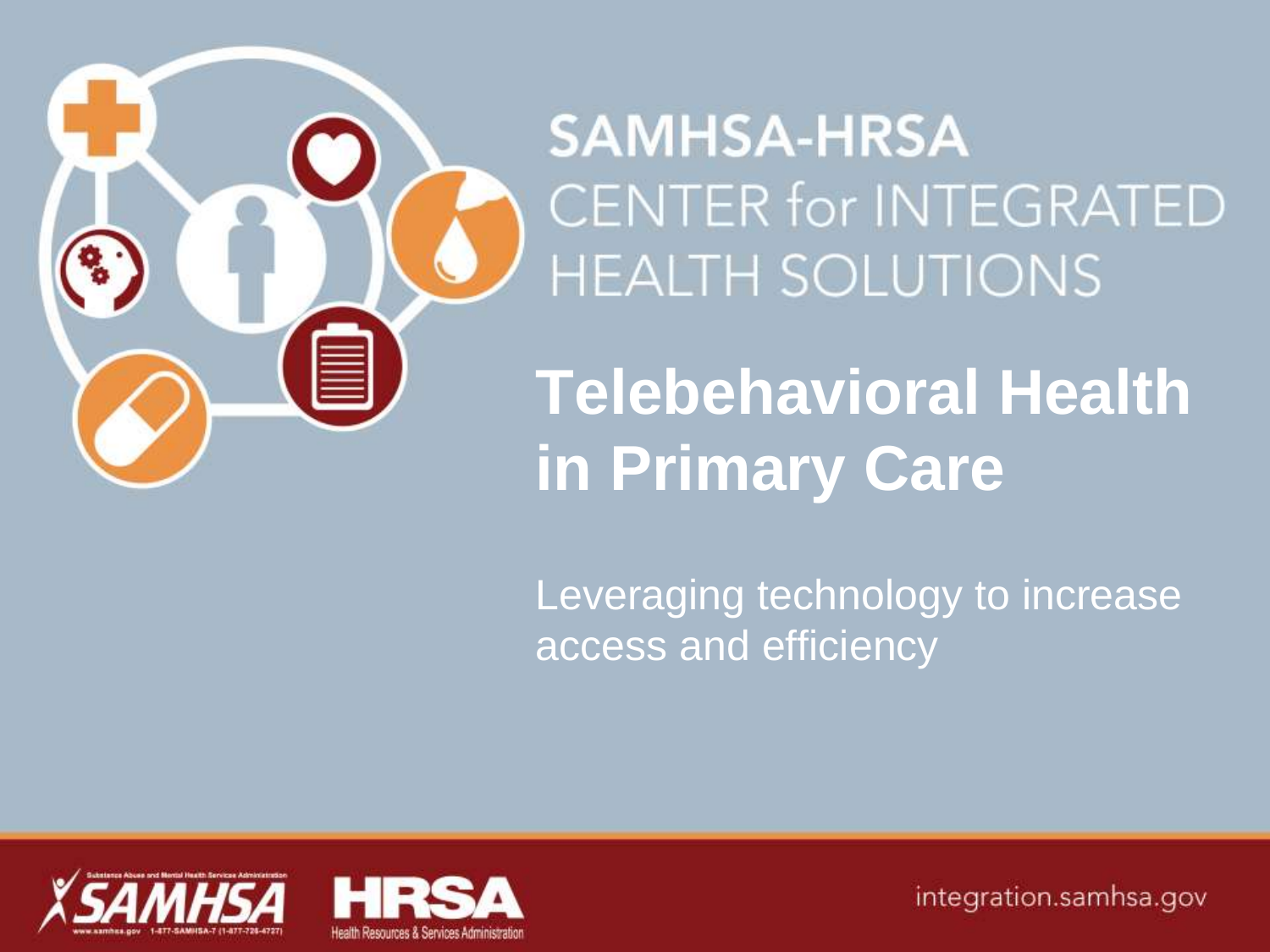# **Definition(s) – Over 40 Terms**

### **3 Main Types**

- Video
- **Text**
- **Avatar**

### **Most Common Terms**

- Telemental Health
- Telebehavioral Health
- Online Therapy
- Online Counseling
- 1. Avatar counseling
- 2. Avatar therapy
- 3. Chat therapy
- 4. Clinical video therapy,
- 5. Cyber-counseling
- 6. Cyber-psychology
- 7. Cyber-therapy,
- 8. Distance counseling
- 9. Distance therapy
- 10. Electronic means
- 11. Electronic practice
- 12. Electronic methods
- 13. Email counseling
- 14. Email therapy
- 15. Ecounseling or E-counseling
- 16. Etherapy or E-therapy
- 17. Icounseling or I-counseling,
- 18. Internet mediated
- 19. Internet therapy.

Ostrowski, J, and Collins T, (2016). A Comparison of Telemental Health Terminology Used Across Mental Health State [Licensure Boards. The Professional Counselor Journal.http://tpcjournal.nbcc.org/a-comparison-of-telemental-health](http://tpcjournal.nbcc.org/a-comparison-of-telemental-health-terminology-used-across-mental-health-state-licensure-boards/)terminology-used-across-mental-health-state-licensure-boards/

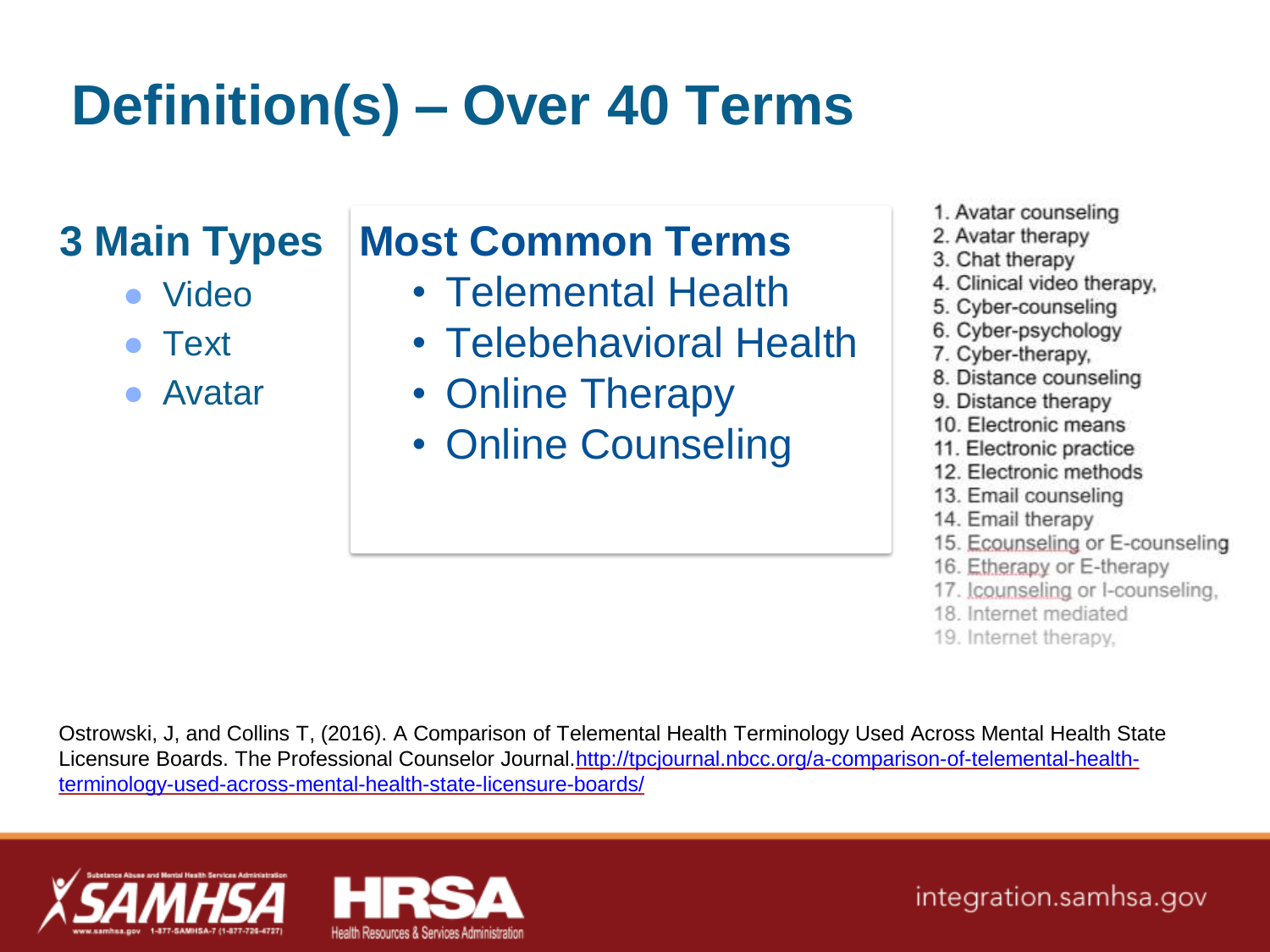

Includes adults (htt://1.usa.gov/MPYzPQ , http://1.usa.gov/N5kwH4) and children (http://1.usa.gov/N5kDma, http://1.usa.gov/LDRbU6, http://bit.ly/RwQkaW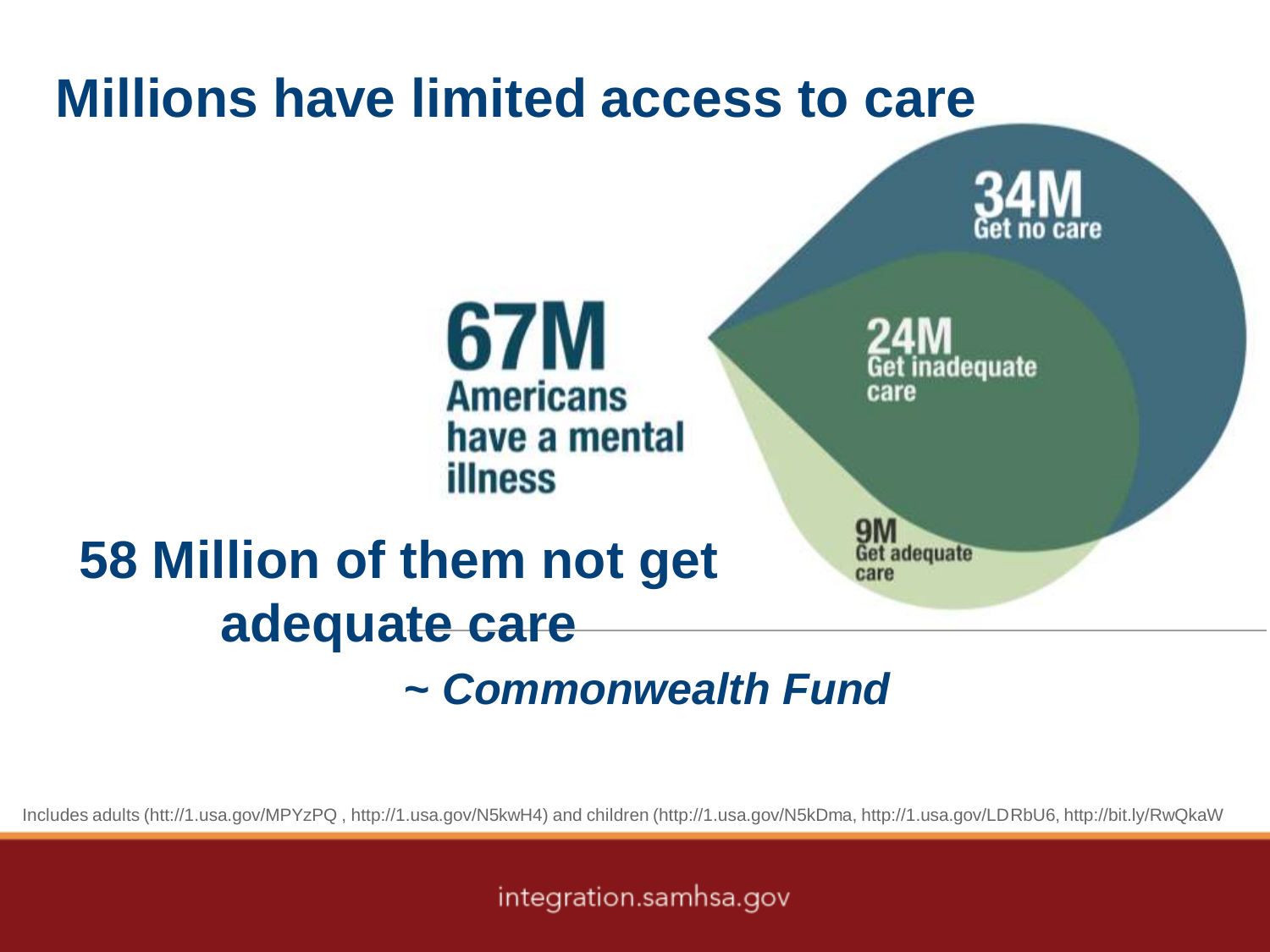### **Telemental Health is Effective**



[https://store.samhsa.gov/product/TIP-60-Using-Technology-Based-Therapeutic-Tools-in-Behavioral-](https://store.samhsa.gov/product/TIP-60-Using-Technology-Based-Therapeutic-Tools-in-Behavioral-Health-Services/SMA15-4924)Health-Services/SMA15-4924

<http://thesource.americantelemed.org/resources/telemedicine-practice-guidelines>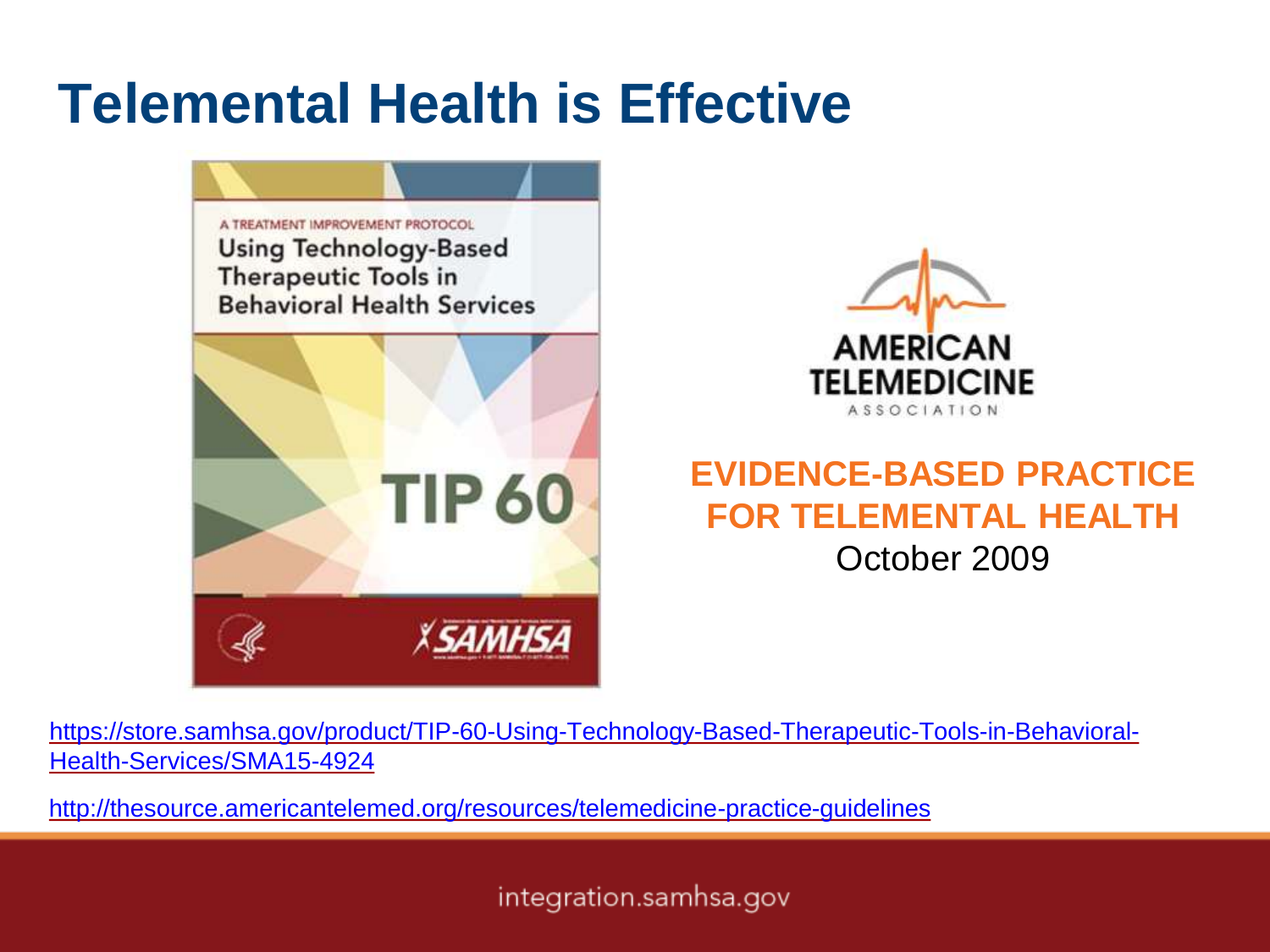

#### **Laws vary by state and by profession.**



#### <http://www.cchpca.org/state-laws-and-reimbursement-policies>

Ostrowski, J, and Collins T, (2016). A Comparison of Telemental Health Terminology Used Across Mental Health State Licensure Boards. The [Professional Counselor Journal.http://tpcjournal.nbcc.org/a-comparison-of-telemental-health-terminology-used-across-mental-health-state-licensure](http://tpcjournal.nbcc.org/a-comparison-of-telemental-health-terminology-used-across-mental-health-state-licensure-boards/)boards/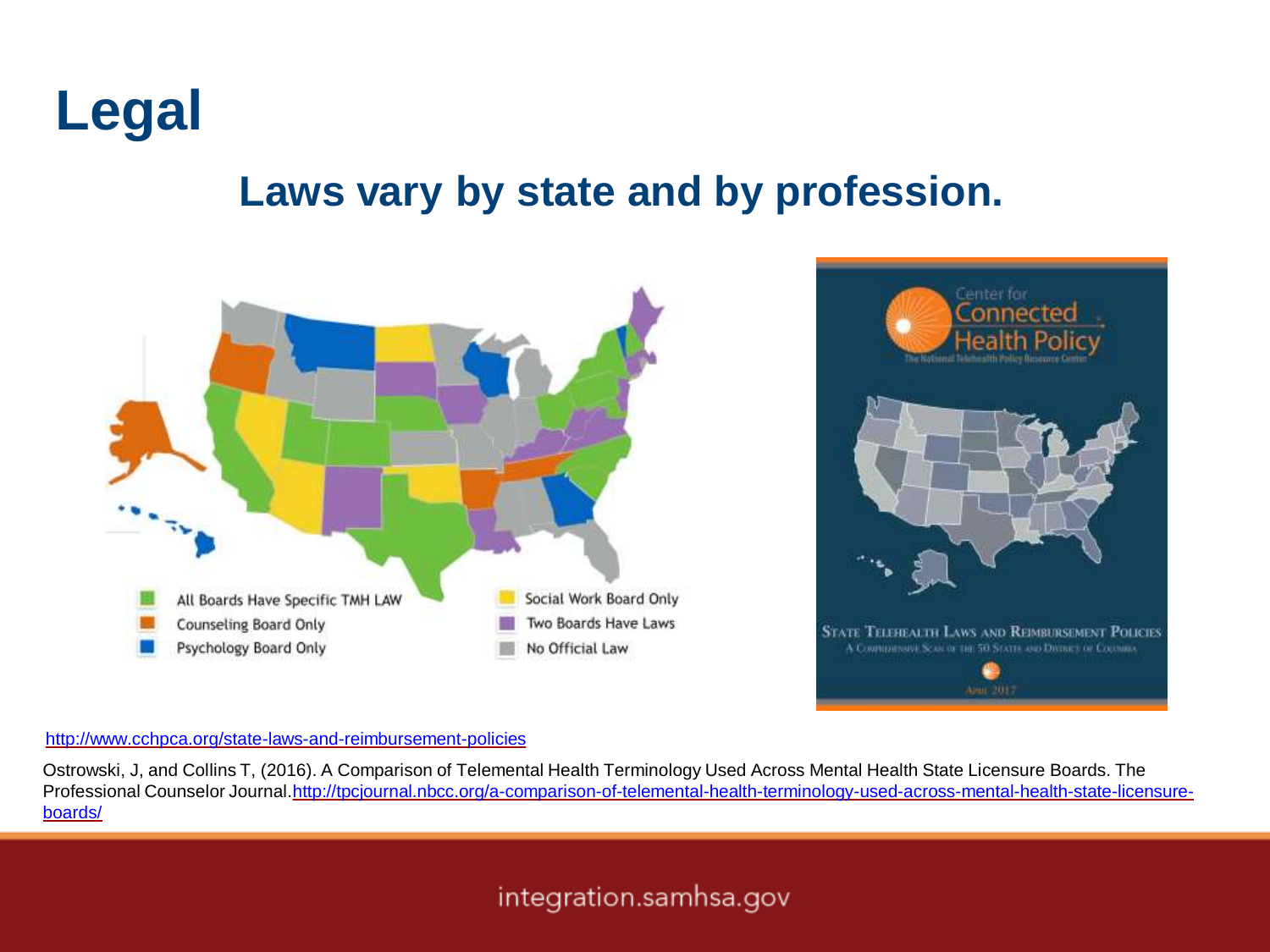## **Standards and Ethics**

**AAMFT** - American Association of Marriage and Family Therapists - Code of Ethics **ACA** - American Counseling Association - Code of Ethics **AMA** - American Medical Association - Resolution 317 in favor of quality telemedicine policies **APA** - American Psychological Association - Guidelines for Ethical Practice of Telepsychology **ATA** - American Telemedicine Association - Guidelines for Video Telemental Health **NASW** - Standards for Technology and Social Work Practice **NBCC** - National Board for Certified Counselors

- Code of Ethics for Distance Services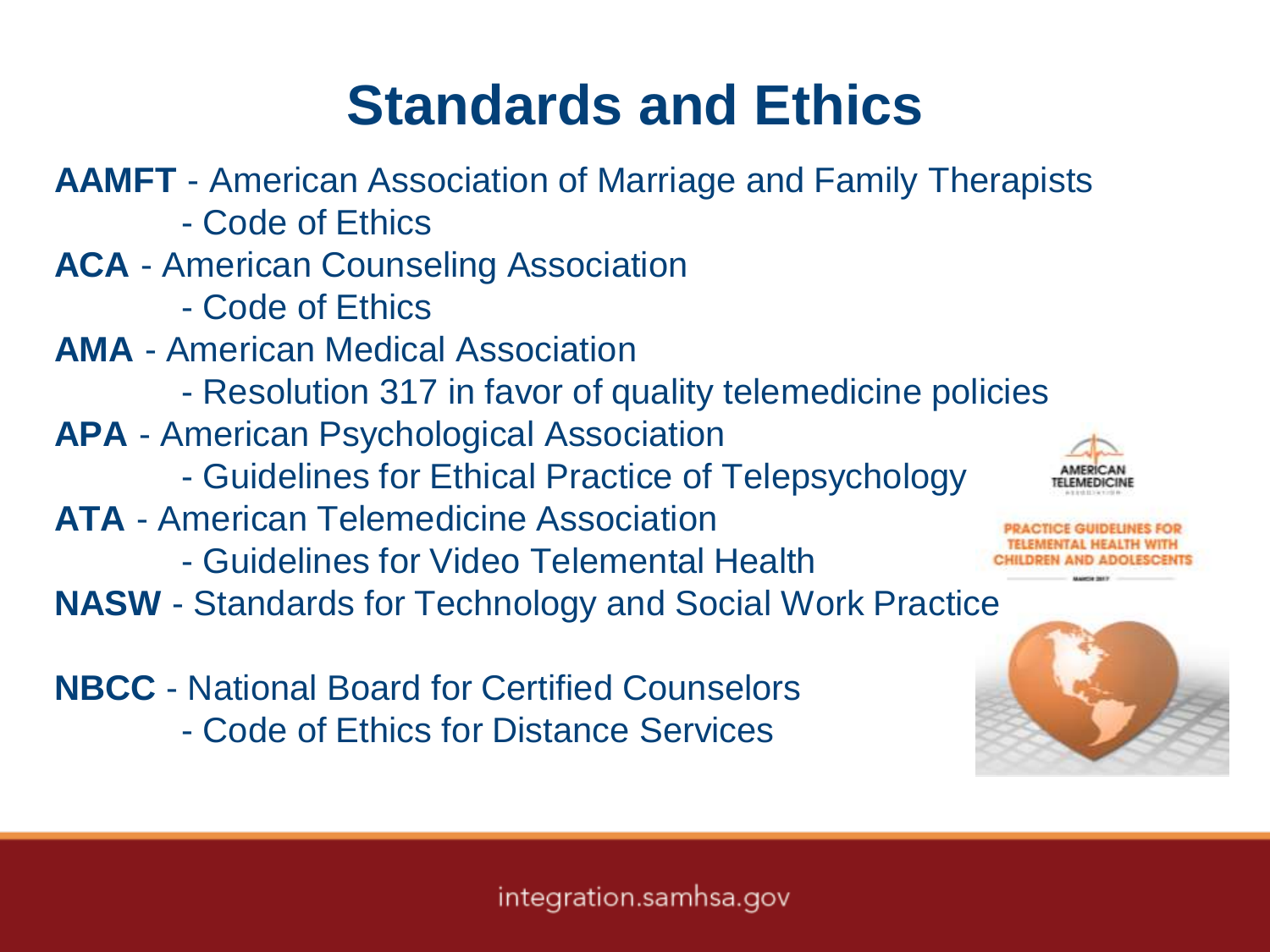### **Supported: Federal Agencies and Professional Orgs**

#### **Many Federal agencies support**

Office for the Advancement of Telehealth

- Cross Federal Workgroup on Telehealth
- Short-term and long-term goals
- 26 agencies/departments included

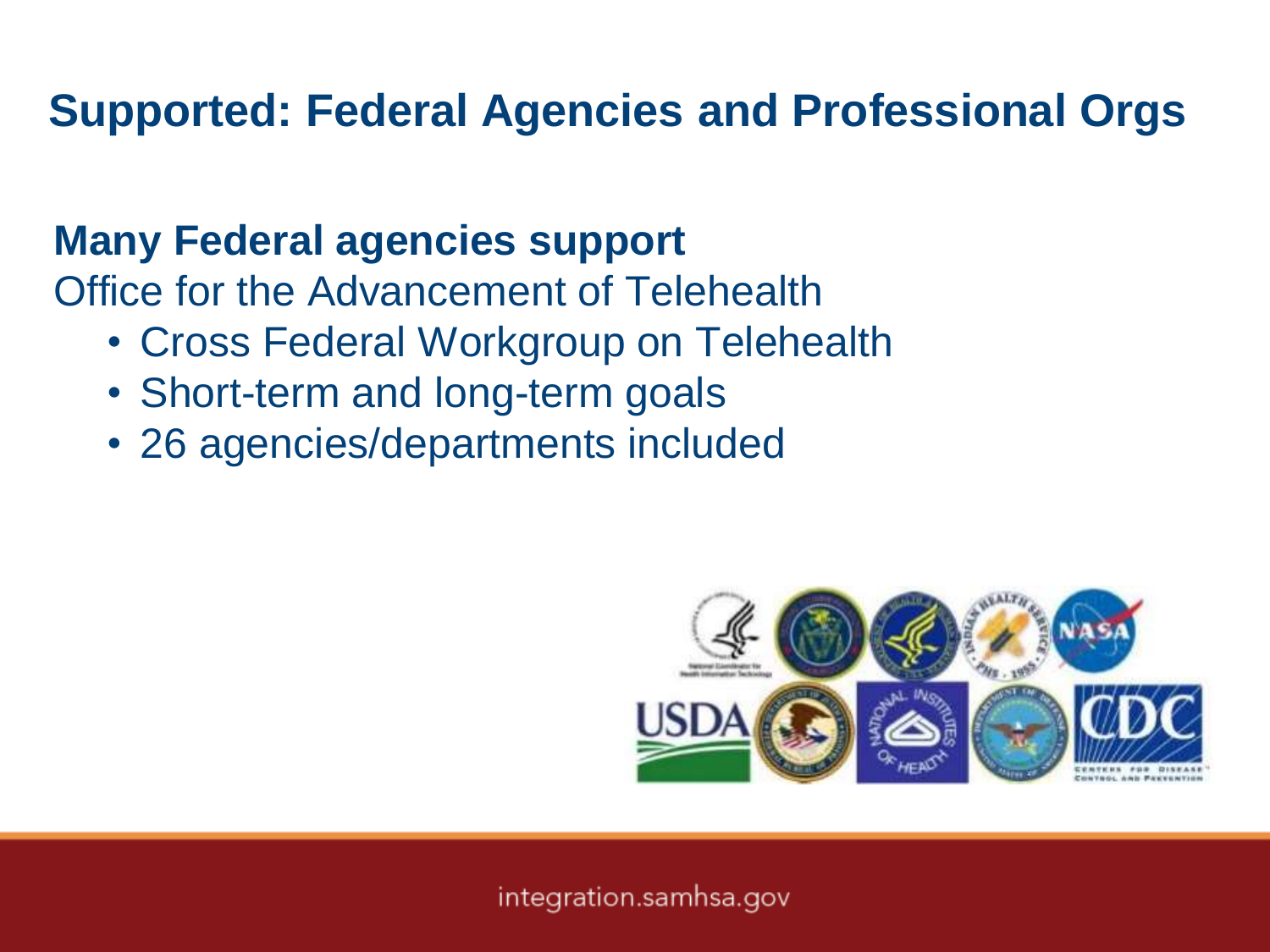## **Financially Sustainable**





[https://www.cms.gov/Outreach-and-Education/Medicare-](https://www.cms.gov/Outreach-and-Education/Medicare-Learning-Network-MLN/MLNProducts/)Learning-Network-MLN/MLNProducts/

#### <http://www.cchpca.org/state-laws-and-reimbursement-policies>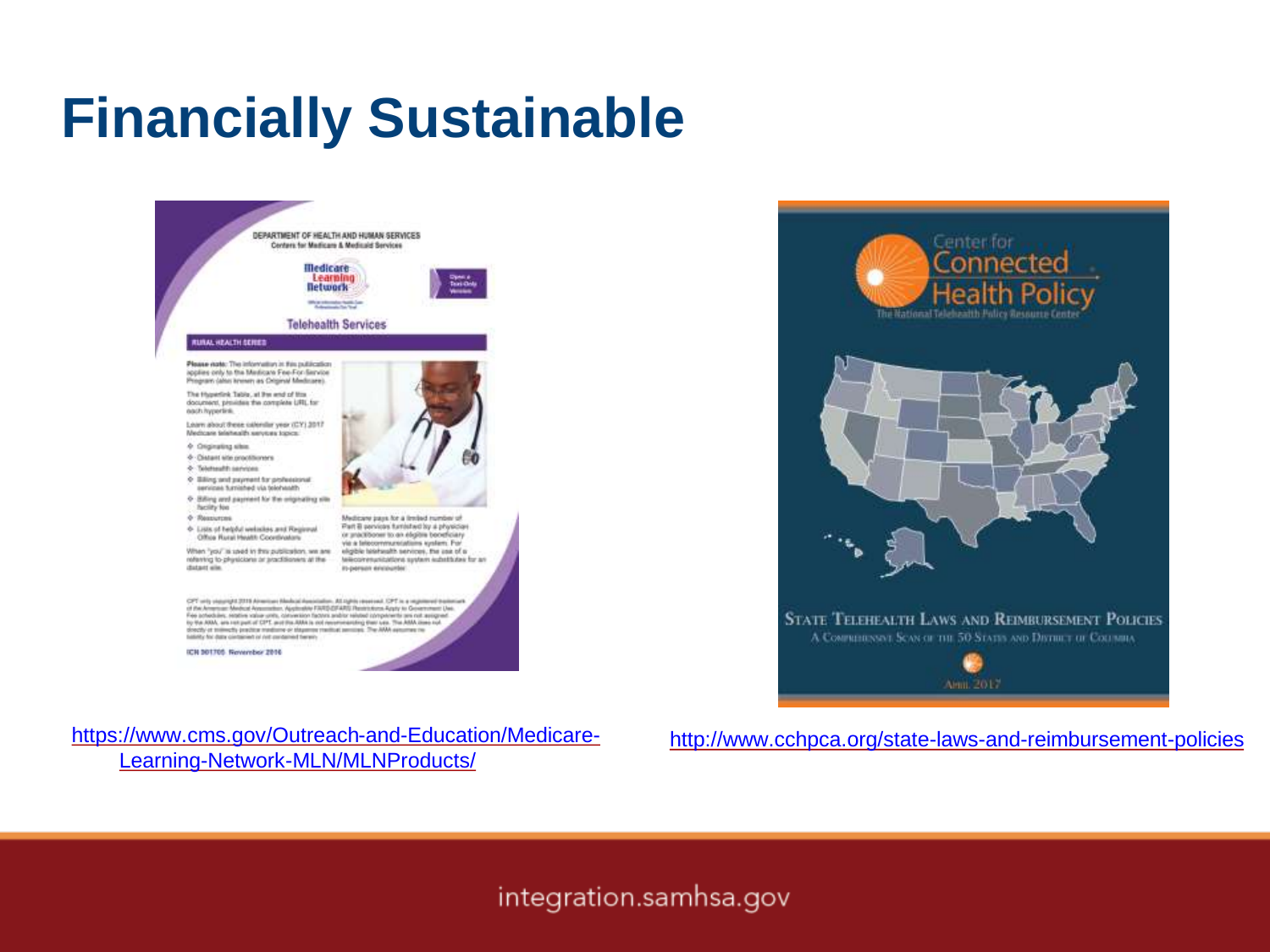### **Requires Preparation, Training and Practice**

Ethics and state laws requires training.





National School of Applied Telehealth



<http://hthu.net/gptonlinetrainingcenter/> <http://www.ucdmc.ucdavis.edu/cht/clinic/index.html> <http://www.startelehealth.org/certificates-and-credentials>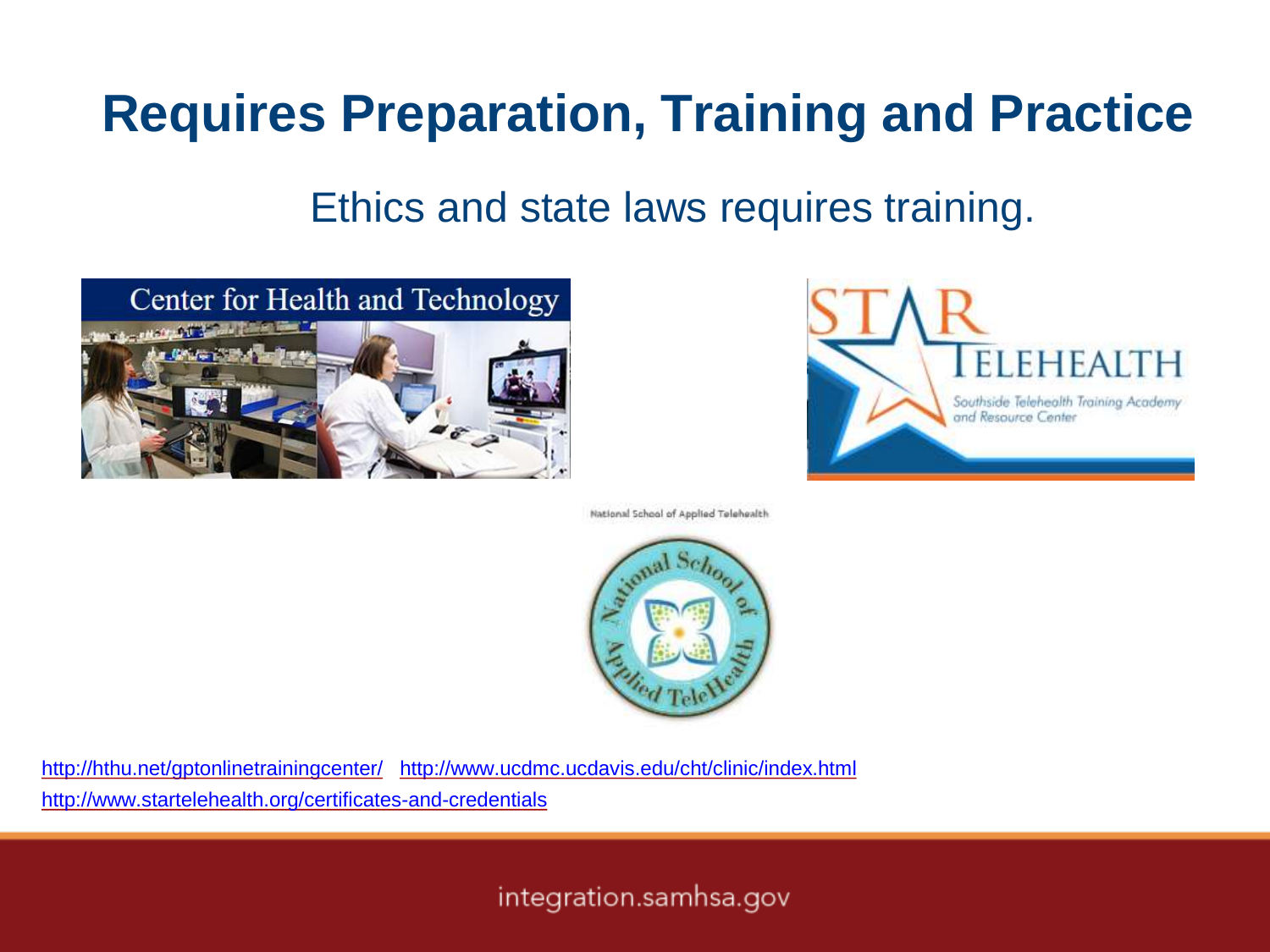## **Settings - Many Options**

**Clinic-to-clinic**

**Clinic-to-X School/Prisons/Corp**

**Clinic to client home (DTC = Direct-to-Consumer)**

**Clinician home to client home (DTC = Direct-to-Consumer)**

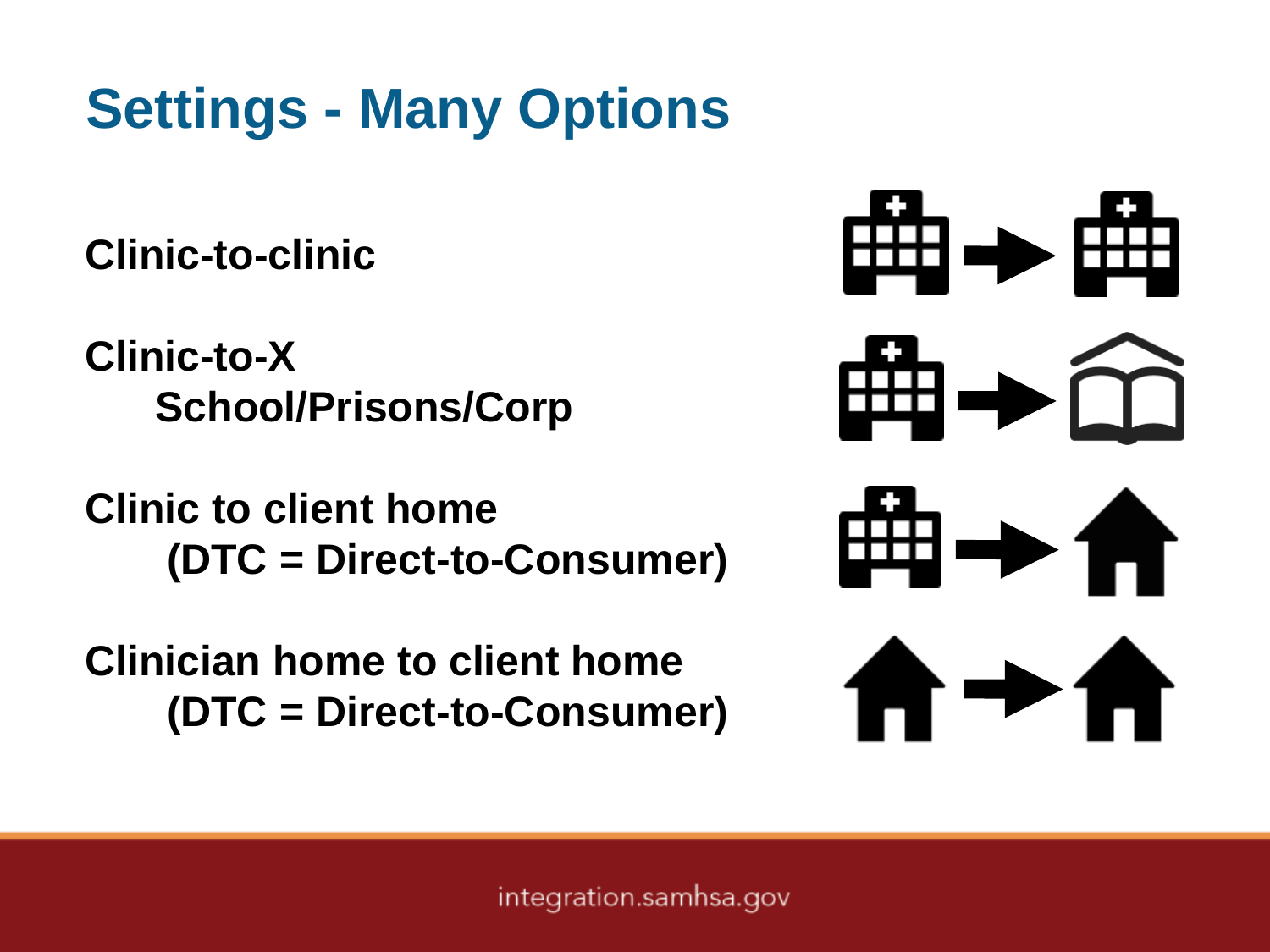### **Use-cases:**

- Specialty consults: Distant psychiatrist or other specialist
- Outsourced psychiatric evaluation/medication management
- Evaluation and treatment by other licensed providers
- Direct referral to trained online providers
- Recorded structured interview and asynchronous evaluation (experimental)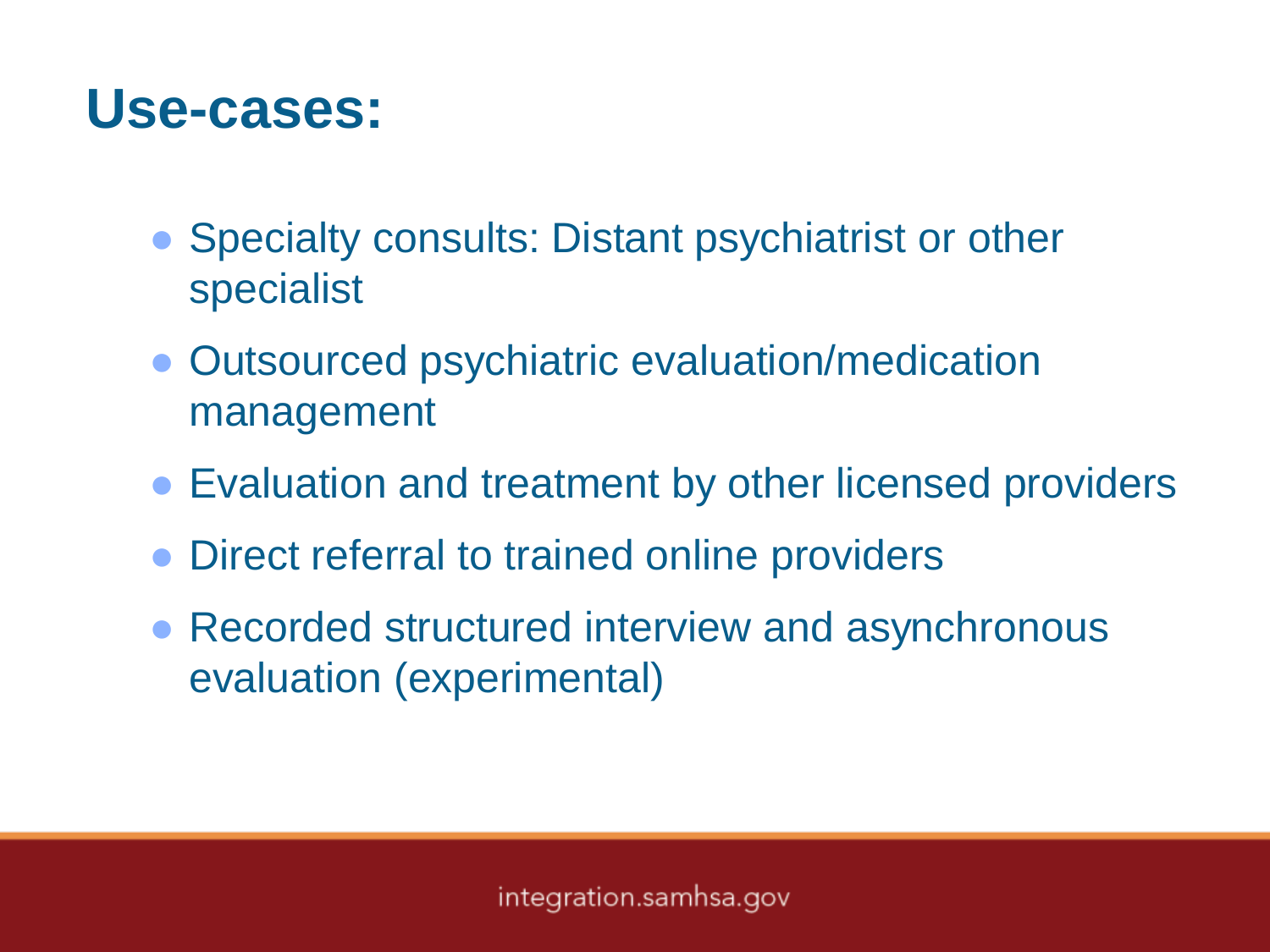### **Resources**

Discussion Forum<http://www.matrc.org/community/discussions> Software comparisons<https://telementalhealthcomparisons.com> Telehealth Resource Centers<http://www.telehealthresourcecenter.org/>